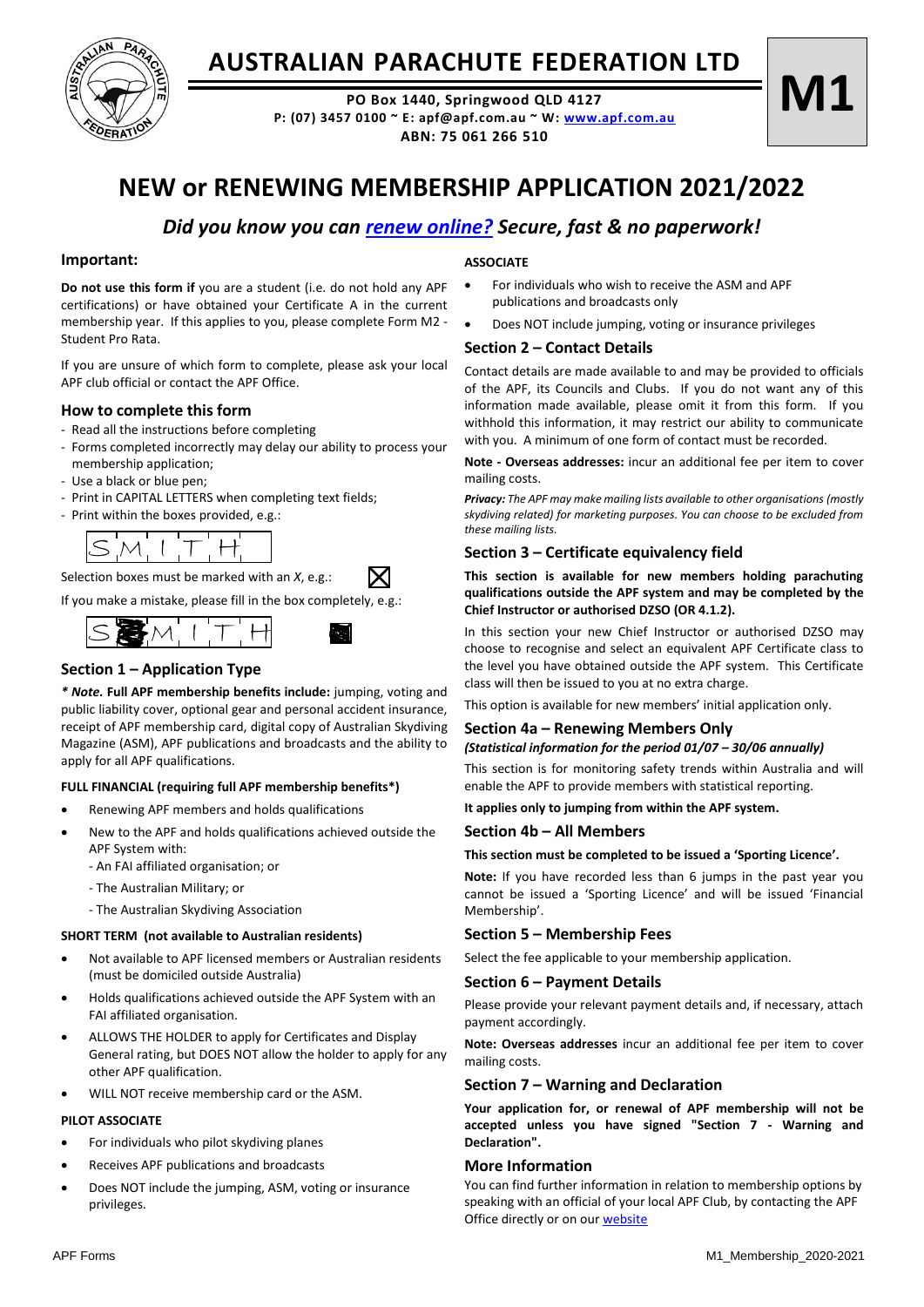| RANLIAN<br>PART                                                                          | <b>AUTE</b>                                             |                      | <b>AUSTRALIAN PARACHUTE FEDERATION LTD</b> |                                            |           |                   |                                         | PO Box 1440, Springwood QLD 4127<br>ABN: 75 061 266 510 |  | P: (07) 3457 0100 ~ E: apf@apf.com.au ~ W: www.apf.com.au |  |                                          | M1        |  |
|------------------------------------------------------------------------------------------|---------------------------------------------------------|----------------------|--------------------------------------------|--------------------------------------------|-----------|-------------------|-----------------------------------------|---------------------------------------------------------|--|-----------------------------------------------------------|--|------------------------------------------|-----------|--|
|                                                                                          | <b>NEW or RENEWING MEMBERSHIP APPLICATION 2021/2022</b> |                      |                                            |                                            |           |                   |                                         |                                                         |  |                                                           |  |                                          |           |  |
| <b>Section 1</b>                                                                         | <b>Application Type (Select ONE only)</b>               |                      |                                            |                                            |           |                   |                                         |                                                         |  |                                                           |  |                                          |           |  |
|                                                                                          | <b>FULL FINANCIAL</b>                                   |                      |                                            |                                            |           | <b>SHORT TERM</b> | (not available to Australian residents) | <b>ASSOCIATE</b>                                        |  |                                                           |  | PILOT ASSOCIATE                          |           |  |
| <b>Section 2</b>                                                                         | <b>Contact Details</b>                                  |                      |                                            |                                            |           |                   |                                         |                                                         |  |                                                           |  |                                          |           |  |
| Surname or Family Name                                                                   |                                                         |                      |                                            |                                            |           |                   |                                         |                                                         |  |                                                           |  |                                          |           |  |
|                                                                                          |                                                         |                      |                                            |                                            |           |                   |                                         |                                                         |  |                                                           |  |                                          |           |  |
| Given Names                                                                              |                                                         |                      |                                            |                                            |           |                   |                                         |                                                         |  |                                                           |  |                                          |           |  |
|                                                                                          |                                                         |                      |                                            |                                            |           |                   |                                         |                                                         |  |                                                           |  |                                          |           |  |
|                                                                                          |                                                         |                      |                                            |                                            |           |                   |                                         |                                                         |  |                                                           |  |                                          |           |  |
| Date of Birth (DDMMYY)                                                                   |                                                         |                      | Gender                                     |                                            |           |                   |                                         |                                                         |  |                                                           |  | APF Membership Number (Renewing Members) |           |  |
|                                                                                          |                                                         |                      |                                            | Male<br>Indeterminate/Intersex/Unspecified |           | Female            |                                         |                                                         |  |                                                           |  |                                          |           |  |
|                                                                                          |                                                         |                      |                                            |                                            |           |                   |                                         |                                                         |  |                                                           |  |                                          |           |  |
| <b>Mailing Address:</b>                                                                  |                                                         | Unit / Apt No        |                                            |                                            | Street No |                   |                                         |                                                         |  |                                                           |  |                                          |           |  |
| <b>Street Name</b>                                                                       |                                                         |                      |                                            |                                            |           |                   |                                         |                                                         |  |                                                           |  |                                          |           |  |
|                                                                                          |                                                         |                      |                                            |                                            |           |                   |                                         |                                                         |  |                                                           |  |                                          |           |  |
|                                                                                          |                                                         |                      |                                            |                                            |           |                   |                                         |                                                         |  |                                                           |  |                                          |           |  |
| Suburb                                                                                   |                                                         |                      |                                            |                                            |           |                   |                                         |                                                         |  |                                                           |  |                                          |           |  |
|                                                                                          |                                                         |                      |                                            |                                            |           |                   |                                         |                                                         |  |                                                           |  |                                          |           |  |
| Country (if outside Australia)                                                           |                                                         |                      |                                            |                                            |           |                   |                                         |                                                         |  |                                                           |  |                                          |           |  |
|                                                                                          |                                                         |                      |                                            |                                            |           |                   |                                         |                                                         |  |                                                           |  |                                          |           |  |
| State                                                                                    |                                                         |                      |                                            |                                            |           |                   |                                         |                                                         |  | Home Phone (include area code)                            |  |                                          |           |  |
|                                                                                          |                                                         | Post Code / ZIP Code |                                            |                                            |           |                   |                                         |                                                         |  |                                                           |  |                                          |           |  |
|                                                                                          |                                                         |                      |                                            |                                            |           |                   |                                         |                                                         |  |                                                           |  |                                          |           |  |
| Mobile Phone                                                                             |                                                         |                      |                                            |                                            |           |                   |                                         |                                                         |  | Work Phone (include area code)                            |  |                                          |           |  |
|                                                                                          |                                                         |                      |                                            |                                            |           |                   |                                         |                                                         |  |                                                           |  |                                          |           |  |
| Email                                                                                    |                                                         |                      |                                            |                                            |           |                   |                                         |                                                         |  |                                                           |  |                                          |           |  |
|                                                                                          |                                                         |                      |                                            |                                            |           |                   |                                         |                                                         |  |                                                           |  |                                          |           |  |
|                                                                                          |                                                         |                      |                                            |                                            |           |                   |                                         |                                                         |  |                                                           |  |                                          |           |  |
|                                                                                          |                                                         |                      |                                            |                                            |           |                   |                                         |                                                         |  |                                                           |  |                                          |           |  |
| <b>APF Club Affiliation</b>                                                              |                                                         |                      |                                            |                                            |           |                   |                                         |                                                         |  |                                                           |  |                                          |           |  |
|                                                                                          |                                                         |                      |                                            |                                            |           |                   |                                         |                                                         |  |                                                           |  |                                          |           |  |
|                                                                                          |                                                         |                      |                                            |                                            |           |                   |                                         |                                                         |  |                                                           |  |                                          |           |  |
| Privacy - Do you want to be excluded from mailing lists as per instructions on Page One? |                                                         |                      |                                            |                                            |           |                   |                                         |                                                         |  | <b>YES</b>                                                |  |                                          | <b>NO</b> |  |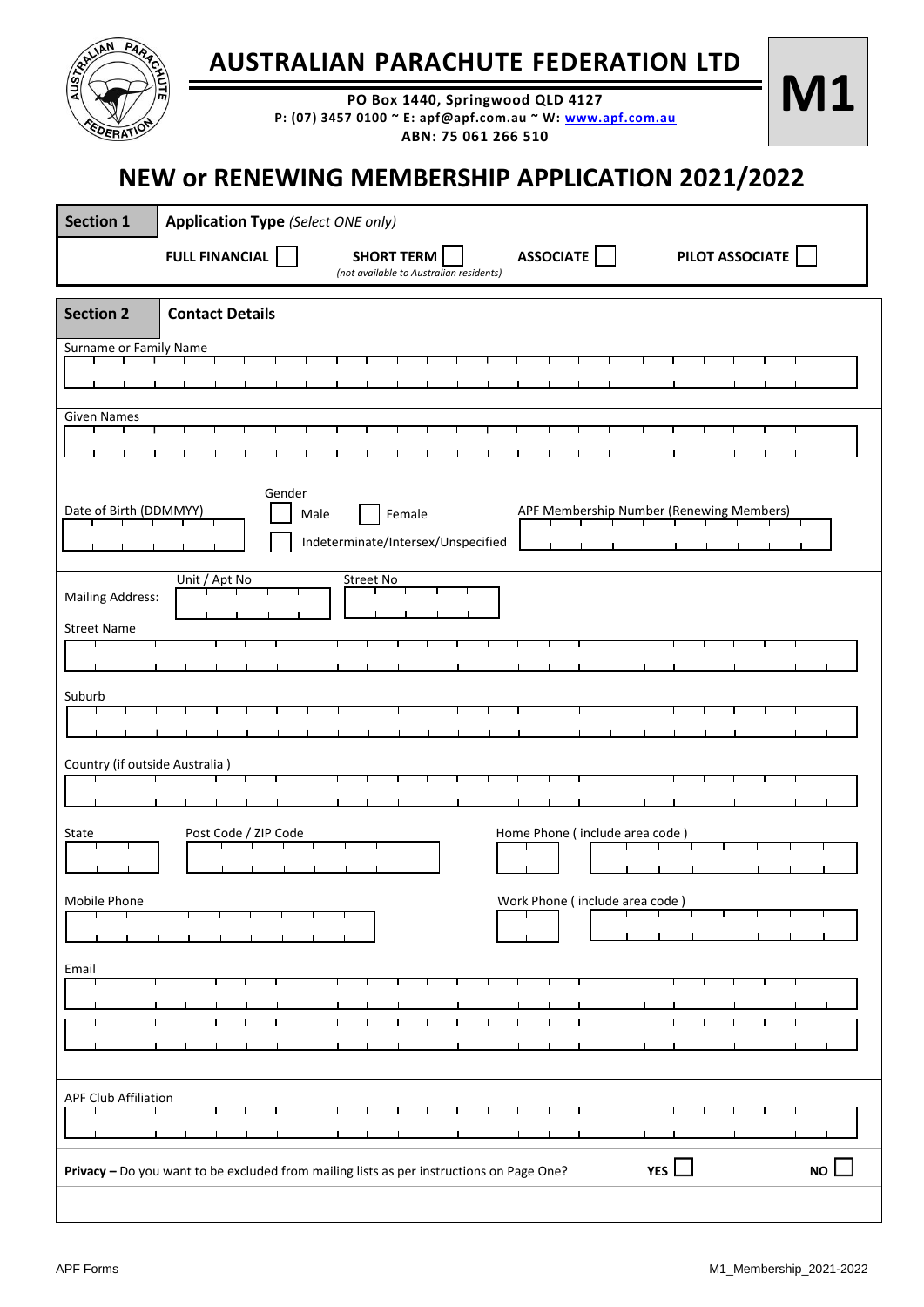| <b>Section 3</b>                                                                                                                                 | Certificate Equivalency Field - to be completed by the Chief Instructor or a DZSO authorised by the CI only -<br>available only for the holders of qualifications achieved outside the APF system. |                                                                                                                                                                   |  |  |  |  |  |  |  |
|--------------------------------------------------------------------------------------------------------------------------------------------------|----------------------------------------------------------------------------------------------------------------------------------------------------------------------------------------------------|-------------------------------------------------------------------------------------------------------------------------------------------------------------------|--|--|--|--|--|--|--|
| Are you a current member of another skydiving organisation? YES $\Box$ NO $\Box$ If yes, please nominate which Organisation and                  |                                                                                                                                                                                                    |                                                                                                                                                                   |  |  |  |  |  |  |  |
|                                                                                                                                                  |                                                                                                                                                                                                    |                                                                                                                                                                   |  |  |  |  |  |  |  |
| Are you the subject of any current investigation or disciplinary action from any other aviation or skydiving organisation?<br><b>NO</b><br>YES I |                                                                                                                                                                                                    |                                                                                                                                                                   |  |  |  |  |  |  |  |
|                                                                                                                                                  | CHIEF INSTRUCTOR/AUTHORISED DZSO ASSESSMENT as per Operational Regulations Part4 (Select ONE Only)                                                                                                 |                                                                                                                                                                   |  |  |  |  |  |  |  |
| I have checked this person's log book and certify that they are equivalent to APF: A $\Box$<br>B                                                 |                                                                                                                                                                                                    |                                                                                                                                                                   |  |  |  |  |  |  |  |
| <b>CRESTS:</b> Star $\vert \vert$<br>Display General Rating    <br>Wingsuit<br>Chief Instructor/Authorised DZSO                                  |                                                                                                                                                                                                    |                                                                                                                                                                   |  |  |  |  |  |  |  |
|                                                                                                                                                  |                                                                                                                                                                                                    |                                                                                                                                                                   |  |  |  |  |  |  |  |
|                                                                                                                                                  |                                                                                                                                                                                                    |                                                                                                                                                                   |  |  |  |  |  |  |  |
| <b>Section 4a</b>                                                                                                                                | Renewing Members Only - Statistical information from within the APF system during 01/07 - 30/06 annually.                                                                                          |                                                                                                                                                                   |  |  |  |  |  |  |  |
| Jumps complete during this period?<br>Malfunctions experienced during this period (reserve used)?                                                |                                                                                                                                                                                                    |                                                                                                                                                                   |  |  |  |  |  |  |  |
|                                                                                                                                                  |                                                                                                                                                                                                    |                                                                                                                                                                   |  |  |  |  |  |  |  |
| <b>Section 4b</b>                                                                                                                                | All Members - I confirm I have completed a minimum of 6 freefalls in the past 12 months: YES                                                                                                       | <b>NO</b>                                                                                                                                                         |  |  |  |  |  |  |  |
| Is your rig fitted with an AAD (personal equipment only)? YES<br>Your total number of jumps?<br><b>NO</b>                                        |                                                                                                                                                                                                    |                                                                                                                                                                   |  |  |  |  |  |  |  |
|                                                                                                                                                  |                                                                                                                                                                                                    |                                                                                                                                                                   |  |  |  |  |  |  |  |
|                                                                                                                                                  |                                                                                                                                                                                                    |                                                                                                                                                                   |  |  |  |  |  |  |  |
| <b>Section 5</b>                                                                                                                                 | Membership Fees (valid through to June 30 <sup>th</sup> 2022)                                                                                                                                      |                                                                                                                                                                   |  |  |  |  |  |  |  |
|                                                                                                                                                  | <b>FULL FINANCIAL and ASSOCIATE MEMBERS</b>                                                                                                                                                        | <b>SHORT TERM MEMBERS ONLY</b>                                                                                                                                    |  |  |  |  |  |  |  |
|                                                                                                                                                  | \$216.00<br>Annual Membership (if paying on or after 1 July 2021)<br>\$126.00<br>Part Year Membership (if paying on or after 1 January 2022)                                                       | Note: Short Term membership is NOT available to<br>Australian residents. It is primarily for international<br>visitors who already hold skydiving qualifications. |  |  |  |  |  |  |  |
|                                                                                                                                                  | Part Year Membership (if paying on or after 1 April 2022)<br>\$72.00                                                                                                                               | One Calendar Month<br>\$30.00                                                                                                                                     |  |  |  |  |  |  |  |
|                                                                                                                                                  | Life Membership (20 times current non-discounted annual fee)<br>\$4320.00                                                                                                                          | Two Calendar Months<br>\$60.00                                                                                                                                    |  |  |  |  |  |  |  |
|                                                                                                                                                  | \$0.00<br>Pilot Associate / Life Membership (New and Renewal)                                                                                                                                      | <b>Three Calendar Months</b><br>\$90.00                                                                                                                           |  |  |  |  |  |  |  |
| Associate Membership                                                                                                                             | \$67.00                                                                                                                                                                                            | Six Calendar Months<br>\$120.00                                                                                                                                   |  |  |  |  |  |  |  |
|                                                                                                                                                  | <b>OVERSEAS POSTAGE AND HANDLING</b>                                                                                                                                                               |                                                                                                                                                                   |  |  |  |  |  |  |  |
|                                                                                                                                                  | Contact the APF Office for postage cost, applicable per item apf@apf.com.au                                                                                                                        |                                                                                                                                                                   |  |  |  |  |  |  |  |
|                                                                                                                                                  |                                                                                                                                                                                                    |                                                                                                                                                                   |  |  |  |  |  |  |  |
| <b>Section 6</b>                                                                                                                                 | Payment Details - Post or email this form to the APF Office with your payment                                                                                                                      |                                                                                                                                                                   |  |  |  |  |  |  |  |
| MasterCard                                                                                                                                       | Cheque<br>Visa<br>Money Order                                                                                                                                                                      | Free to Life Member/Pilot Associate                                                                                                                               |  |  |  |  |  |  |  |
|                                                                                                                                                  |                                                                                                                                                                                                    | Expiry date:                                                                                                                                                      |  |  |  |  |  |  |  |